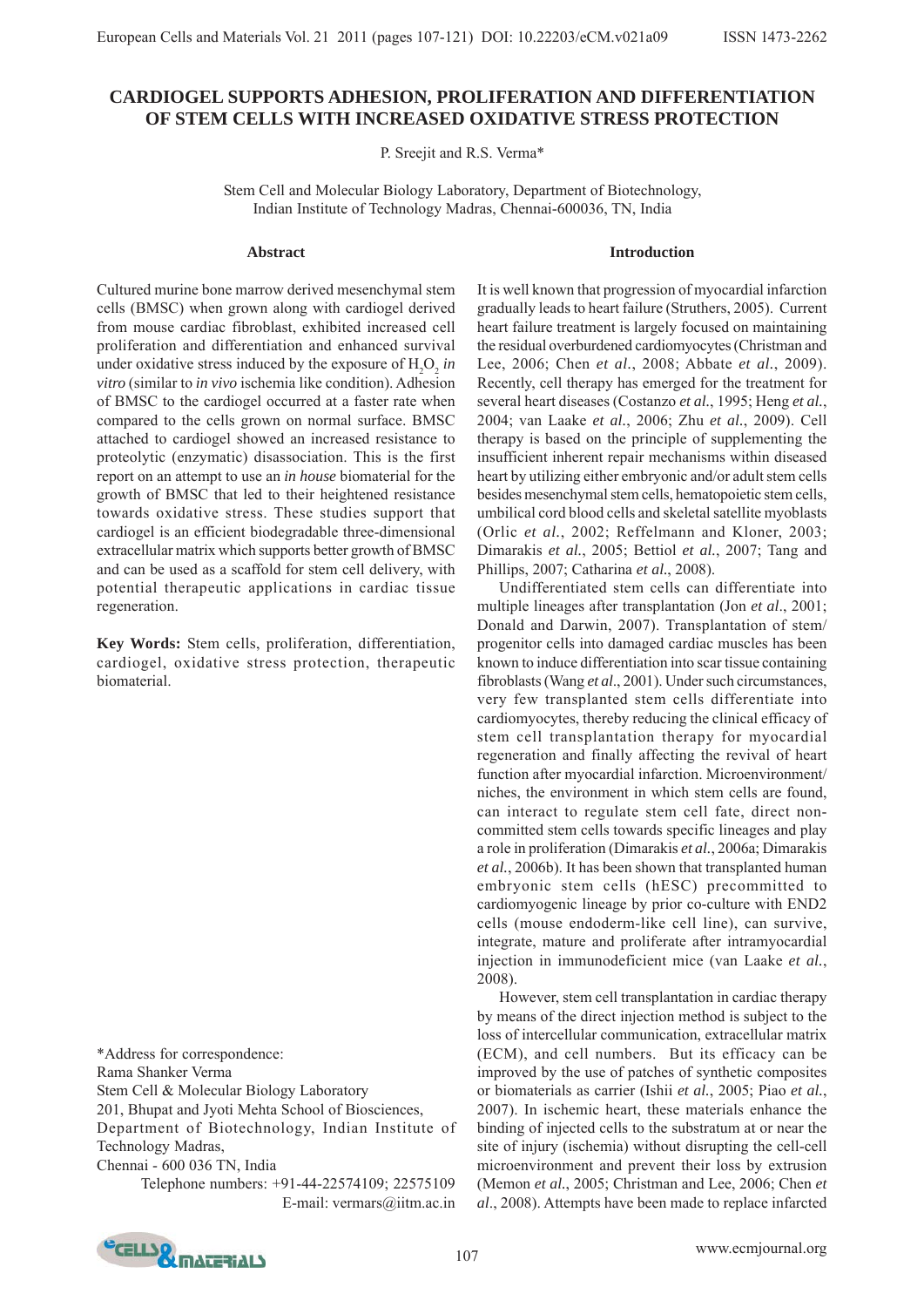cardiac tissue with tissue-engineered cardiac patches made of biocompatible and bioabsorbable materials like purified ECM molecules and heterogeneous mixtures of ECM components (Heng *et al*., 2004). Co-delivery of cells with various matrices including collagen matrices, Gel Foam and Matrigel has been successfully carried out (Kutschka *et al.*, 2006; Laflamme *et al.*, 2007). But their long term effects, including immunogenic response in most cases have not been studied well.

Cardiogel is a naturally occurring extra cellular matrix derived from *in vitro* cultured fibroblasts. It is composed of laminin, fibronectin, and interstitial collagens (Types I and III) besides other proteins, proteoglycans, and growth factors (VanWinkle *et al.*, 1996). ECM components considerably influence the growth characteristics of cardiomyocytes, development of physiological activities such as spontaneous contractile activity and phenotype morphological differentiation, suggesting synergestic effect of ECM components (Bick *et al.*, 1998; Song *et al.*, 2007). Elementary cardiac differentiation mechanisms have been elucidated using animal models along with *in vitro* models of cardiac development such as mouse embryonal carcinoma cells, mouse embryonic stem cells and recently, human embryonic stem cells (Kraehenbuehl *et al.*, 2008; Beqqali *et al.*, 2009). The growth rate and adhesion of murine mesenchymal stem cells in cardiogel were found to increase when co-cultured together (Chang *et al.*, 2007).

In coronary diseases, narrowing of heart arteries result in ischemia where there is a decreased blood and oxygen supply to heart, which can ultimately lead to a heart attack. Reactive oxygen species (ROS), a major cause of injury after ischemia/reperfusion, may hinder the adhesion and spreading of MSCs (Angelos *et al.*, 2006; Song *et al.*, 2010). Tissue hypoxia mediates an increase in the ROS burst at reperfusion and is associated with further impairment of LV functional recovery. Efficacy of stem cell therapy using cardiogel in ischemic conditions has not been well studied. In the present study, we have cultured bone marrow derived stem cells isolated from adult mice along with cardiogel and report the survival of stem cells against oxidative stress, which can occur during reperfusion of ischemic areas of heart. The proliferative potential of the bone marrow derived stem cells growing on cardiogel as well as the adhesion capability of stem cells was also evaluated.

# **Materials and Methods**

# **Isolation and culture of bone marrow derived mesenchymal stem Cells (BMSC)**

6-8 week-old Swiss albino mice were procured from Tamil Nadu Veterinary and Animal Sciences University, Chennai. All procedures, approved by the Institutional Animal Ethics Committee (IIT Madras, India) and the Committee for the Purpose of Control and Supervision of Experiments on Animals, Government of India, were performed under the Rule 5(a) of the Breeding and Experiments on Animals (Control and Supervision) Rules (1998). All the animals used for the experiments were killed by cervical

dislocation. Bone marrow-derived mesenchymal stem cells (BMSC) were collected from the aspirates of the femurs and tibias of mice  $(\sim 20 \text{ g})$  with 10 ml of BMSC maintenance medium (BMM) consisting of DMEM/F12 (1:1) medium (Invitrogen, Carlsbad, CA, USA) supplemented with fetal calf serum (FCS) (20%) (Gibco; Invitrogen), penicillin (100 U/ml), and streptomycin (100 mg/ml; Invitrogen), 2 mM L-glutamine (Invitrogen), 0.1 mM nonessential amino acids (Invitrogen) and 3 mM sodium pyruvate (Invitrogen). Cells were washed twice and resuspended in BMM and plated at a density of  $1 \times$ 104 cells per cm2 in flasks. Cultures were maintained at 37°C in a humidified atmosphere containing 5%  $\mathrm{CO}_2$ . After 72 h, non-adherent cells were discarded, and the adherent cells were thoroughly washed twice with Dulbecco's Phosphate Buffered Saline (DPBS). Fresh complete medium was added and replaced every 3 or 4 days for ~10 days. The cells were harvested after incubation with 0.25% trypsin and 1 mM EDTA (Invitrogen) for 5 min at 37°C and re-plated at densities of  $5 \times 10^3$  cells per cm<sup>2</sup>. These cells were maintained for further studies and in most experiments cells between Passage Number (Pn) 5 and Pn 12 were used. For experiments, plates coated with cardiogel and controls precoated with 0.2% gelatin were used. The isolated cells were characterized by immunocytochemical analysis using antibodies for the surface markers CD29, CD34, CD45, (Santa Cruz Biotechnology, Santa Cruz, CA, USA), CD106 and Sca-1 (BioLegend, San Diego, CA, USA) with 1:100 dilution for primary antibodies and 1:200 dilution for fluorophore conjugated secondary antibodies (Sigma-Aldrich, St. Louis, MO, USA) as described earlier (Chang *et al*., 2007).

# **Preparation of Cardiogel matrix coated plates**

Cardiogel was prepared from confluent cardiac fibroblasts *in-house* using a modified version of a previously described protocol (Song *et al*., 2007). Briefly, the fibroblasts were isolated by differential attachment of digested mouse cardiac tissue suspension as described earlier (Sreejit *et al.*, 2008). Whole hearts of 6-8 week-old Swiss albino mice killed by cervical dislocation, were excised and immediately transferred into ice cold DPBS. Excised hearts were washed with chilled PBS, followed by sterile icecold balanced salt solution (20 mM HEPES-NaOH (pH 7.6), 130 mM NaCl, 1 mM  $\text{NaH}_{2}\text{PO}_{4}$ , 4 mM glucose, 3 mM KCl), in which the tissue was kept for 10 min. The tissues were then minced with a sterile scalpel blade into small pieces  $\leq 1$  mm<sup>3</sup> in 0.05% trypsin EDTA (Invitrogen) (0.3 ml per heart) and transferred into sterile 15 ml falcon tubes. The myocardial cells were dispersed by incubating with  $0.5\%$  Trypsin EDTA ( $\sim$ 1 ml of Trypsin for every 100 mg of tissue) and were then mixed by intermittent pipetting along with stirring at 37°C in a water bath for 4 min. The cell suspension was allowed to stand for 1 min. The supernatant containing single cells was collected into 15 ml falcon tube kept on ice, to which 2 ml DMEM/F12 (1:1) medium (Invitrogen) supplemented with 20% fetal calf serum (Invitrogen) was added and the digestion step was repeated thrice. The cell suspensions from each digestion were pooled and centrifuged at 2500g for 10 min at 4°C.

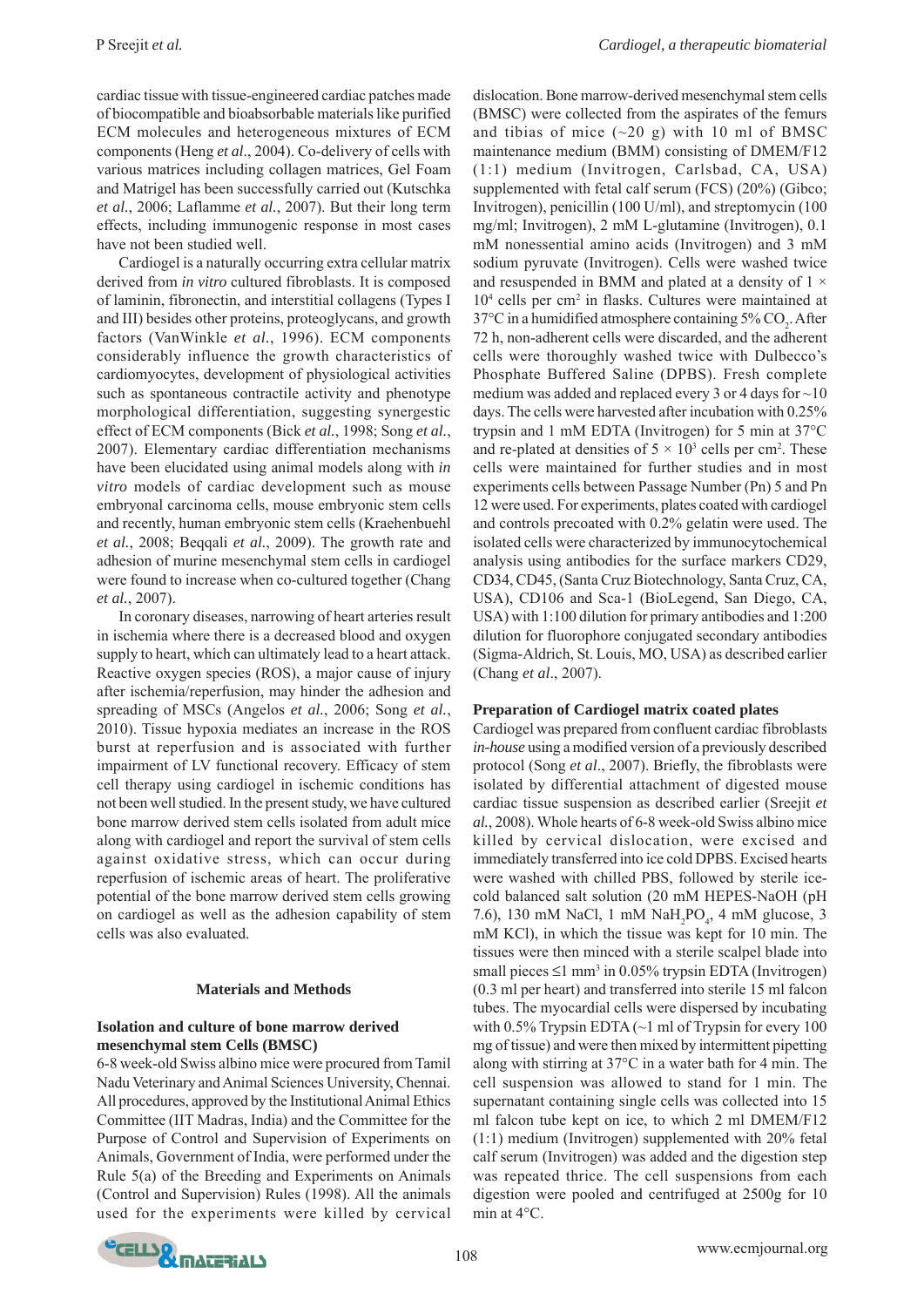The cell pellet was resuspended in a Cardiac Maintenance Medium (CMM) containing DMEM/F12  $(1:1)$  medium supplemented with fetal calf serum  $(20\%)$ , horse serum (Invitrogen) (5%), penicillin (100 U/ml) and streptomycin (100 mg/ml) (Invitrogen), 2mM L-glutamine (Invitrogen), 0.1mM non essential amino acids (Invitrogen), 3 mM sodium pyruvate (Invitrogen) and bovine insulin (1 μg/ml) (USV, Mumbai, India). Viability of cardiomyocytes was assessed by the Trypan blue exclusion test. The cells were plated on plates pre-coated with 1% gelatin and incubated in 95% air and 5%  $CO_2$  at  $37^{\circ}$ C for  $\sim$ 2-3 h, to allow the differential attachment of cardiac fibroblasts. The non-adherent cells were removed and the plates were washed twice with DPBS. The adherent cells were maintained in CMM. On attaining confluency, the adherent cardiac fibroblasts were trypsinized and replated at a density of  $1\times10^4$  cells per cm<sup>2</sup> into plates precoated with 0.2% gelatin. When these cells reached confluency, (3-4 days), the medium was carefully aspirated and the plates were rinsed gently with PBS.

1 ml of pre-warmed extraction buffer (0.5% Triton X-100, 20 mM  $NH<sub>4</sub>OH$  in DPBS) was added to the plate, and the process of cell lysis was observed using an inverted microscope (Nikon Eclipse TS100, Melville, NY, USA), until no intact cells were visible (20-60 s). The cellular debris were washed off with chilled DPBS and the plates were stored at 37°C in DPBS.

Control plates and dishes were coated with 0.2% gelatin dissolved in water. Gelatin suspension was added to the wells and coated by exposing it to ultraviolet (UV) rays of  $\sim$ 62 $\mu$ W/cm<sup>2</sup> intensity for 20 min to enhance cross-linking. The coated plates were incubated at 37°C for 2 h after removal of excess gelatin suspension and used for further experiments.

#### **Proliferation assay**

To determine the rate of cell proliferation (fold increase) of BMSC in cardiogel, BMSC were seeded on 0.2% gelatin coated (control) and cardiogel coated plates at an initial density of  $\sim$ 5 x 10<sup>3</sup> cells per cm<sup>2</sup>. Cells were incubated for 12 days at 37°C in a humidified 5%  $CO_2$  incubator. Cell growth at different time points ( $6<sup>th</sup>$ ,  $9<sup>th</sup>$  and  $12<sup>th</sup>$  day) was estimated by the MTT (3-(4,5-Dimethylthiazol-2-yl)-2,5 diphenyltetrazolium bromide) assay. The above protocol was done in conjunction with CFU-F assay, both of which were modifications of the protocols described earlier (Lapi *et al.*, 2008).

#### **MTT assay**

Cell viability of the plated cells in cardiogel was measured by the MTT assay (Song *et al*., 2007). The MTT assay was used for cell proliferation studies as it measures the cellular activity of mitochondrial dehydrogenases. The optical density of the formazan product formed was measured. The MTT assay was also used for understanding the effects of stress in cells, since stress can influence the number of viable cells. Similarly in adhesion studies, the number of viable adherent cells in the wells remaining after the studies was estimated using the amount of MTTformazan produced during the assay. Normal growth medium was used as blank and appropriate cell controls for each assay were also kept for validating the obtained data. The experiments were performed thrice in duplicates.

#### **Colony forming unit-fibroblast (CFU-F) assay**

The MSC proliferative induction capability of cardiogel was evaluated by CFU-F analysis. Bone marrow cells (passage number 2, 7 and 9) were seeded into the plates at an initial density of  $\sim$ 5 x 10<sup>3</sup> cells per cm<sup>2</sup> in BMM. Cells were incubated for 14 days at 37°C in a humidified 5%  $\mathrm{CO}_2$  incubator. The medium was changed twice per week. On day 13, cultures were simultaneously fixed and stained with 0.1% crystal violet in 20% methanol by incubating them at room temperature for 30 min, and then washed twice with PBS. Crystal violet stained fibroblastic colonies with more than 50 cells were counted, to rule out colony formation due to aggregation, and then photographed (Nikon Eclipse T*i*). The experiment was performed in triplicate.

#### **Stress induction studies**

BMSC (initial inoculation of  $\sim$ 5  $\times$  10<sup>3</sup> cells per cm<sup>2</sup>) were grown on control and cardiogel coated plates. Cells (~60% confluency) were treated with various concentrations of hydrogen peroxide  $(\mathrm{H}_{2}\mathrm{O}_{2})$  (Merck, Darmstadt, Germany) in maintenance media for various time periods.  $H_2O_2$  was diluted in Milli-Q water from the stock solution. Media was replenished and diluted  $H_2O_2$  of various concentrations was added into the well to obtain final concentrations of 50  $\mu$ M, 500  $\mu$ M, 5 mM and 50 mM. After  $H_2O_2$  addition, cells were incubated in dark at 37°C in a humidified atmosphere containing  $5\%$  CO<sub>2</sub> for 1 to 4 days. After the required exposure, the treatment media was decanted and fresh media was added. The MTT assay was carried out to determine the cell growth and survival.

#### **Cell adhesion studies**

To determine whether cell proliferation on cardiogel was an outcome of cellular attachment to the scaffold, cellular adhesion assays were performed. The adhesion potential of BMSC in cardiogel within a short time period was assessed using a modified version of a previously described protocol (Vohra *et al.*, 2008). BMSC were seeded onto cardiogel containing plates in concentrations ranging from 103 to 104 cells per well of a 6 well plate and allowed to adhere for 1 h at 37°C. Following 1 h adhesion, wells containing cells were washed thrice with DPBS to remove non-adherent cells. The adherent cells were visualized and photographed under an inverted microscope with attached camera (Nikon Eclipse T*i*). The cell adhesion index was quantified by the MTT assay.

To determine the intensity of cellular adhesion of BMSC to cardiogel, which is reliant on the time required by the cells to disassociate from the surface, the following protocol was developed.

BMSC were also seeded on cardiogel containing plates and allowed to grow. After attaining  $\sim$ 70% confluency, the wells were washed with DPBS and then trypsinized with 0.25% Trypsin (Invitrogen) for varying time periods. The wells were exposed to trypsin for 0.5, 1 and 5 min

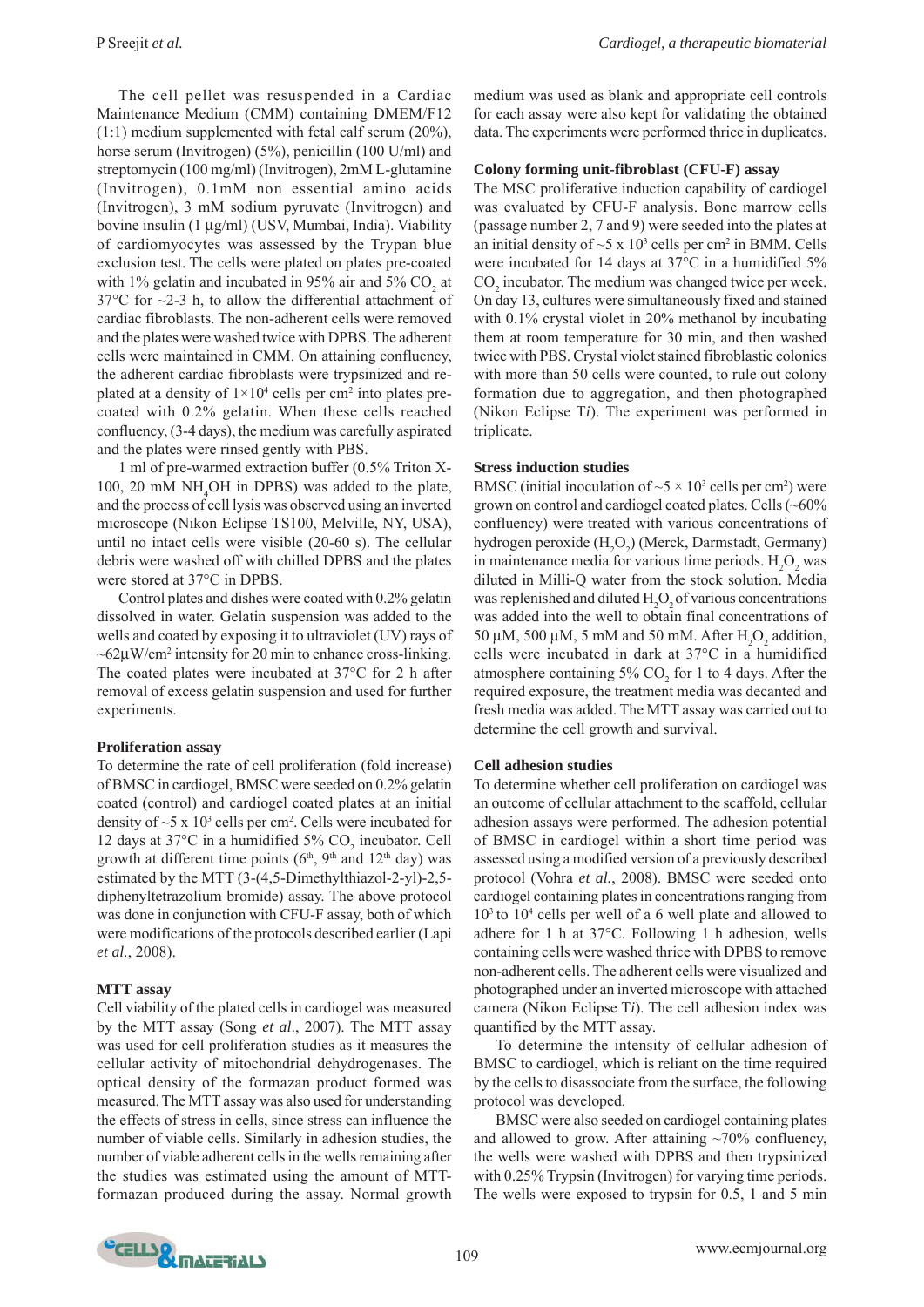

**Fig. 1.** Proliferative capacity of BMSC grown on control and Cardiogel coated plates. Graphical representation of BMSC proliferation comparison in control and cardiogel coated plates using MTT assay (initial density of  $\sim$  5 x 103 cells per cm2. Statistical significance was calculated using 2 way ANOVA and compared with Holm-Sidak method (significance  $level = 0.05$  – comparison between 3rd day and 7th day (\**P*=0.032); comparison between Control and Cardiogel plates (\*\**P*=0.049).

before neutralization with media containing 20% FCS. The wells were washed thrice with DPBS to remove nonadherent cells. The adherent cells were visualized and images recorded as described earlier. The cell adhesion index was again measured by the MTT assay.

# **Scanning electron microscopy**

BMSC were seeded on glass cover slips coated with cardiogel and allowed to grow. After attaining  $\sim70\%$ confluency, the cover slips were chemically fixed with 2.5% glutaraldehyde at room temperature and then serially dehydrated in ethanol. The surface of the cover slip was sputter coated in a vacuum with an electrically conductive 5 nm thick layer of Gold/Palladium alloy using a Precision Etching Coating system (Gatan, Warrendale, PA, USA; Model 682). Scanning electron microscopy (SEM) images were then recorded with a High Resolution SEM (FEI, Hillsboro, OR, USA; Quanta 200).

# **Statistical analysis**

Statistical analysis was performed by analysis of variance (ANOVA) and the Holm-Sidak test using the Sigma Plot version 10 software package on the data obtained from the MTT assays conducted during cell proliferation studies, CFU-F assay and Stress Induction studies. *P*-values of ≤0.05 indicate significant differences.

# **Results**

# **Isolation and characteristics of BMSC**

BMSC were isolated from mixed cultures based on their attachment on the culture plate. Isolated BMSC grew in patches of long and slender cells, resembling the characteristic morphology of bone marrow derived mesenchymal stem cells. Initial passages showed the presence of cell types with various other morphological features. Most of these cells were macrophages, dendritic cells or other non stem cell populations found in the bone marrow (Inaba *et al.*, 1992). With the increase in passage number, gradual decline in non stem cells was observed. An increase in number of differentiated/progenitor cells were also observed simultaneously. Hence in our study, cells of Pn 4 and above were used. When the isolated bone marrow derived stem cells were characterized by immunocytochemical analysis with antibodies against the following markers: CD 29 (+ve); CD 106 (weak +ve); Sca – 1 (weak +ve); CD 45 (- ve); CD 34 (- ve), it was found that the cells obtained after Pn 2 were mostly Mesenchymal Stem Cells (MSCs) (data not shown).

# **Proliferation assay and CFU-F assay**

The proliferation rate of BMSC was found to be higher in cardiogel-coated plates than in normal plates (0.2% gelatin coated). Initially, noteworthy variations between the expansion rates of BMSC grown in normal and cardiogel were observed (one week). Two-Way ANOVA showed statistically significant difference between the mean of BMSC proliferation values  $(P = 0.032)$  among the different days (Day 3 and 7) after allowing for effects of differences in surfaces (Cardiogel coated and Control). Similarly, statistically significant difference between the mean of BMSC proliferation values  $(P = 0.049)$  among the different surfaces (Cardiogel coated and Control) was greater than would be expected after allowing the effects of differences in days (Day 3 and 7) (Fig. 1). However, after 10 days the difference gradually subsided as the cells were approaching confluency (data not shown).

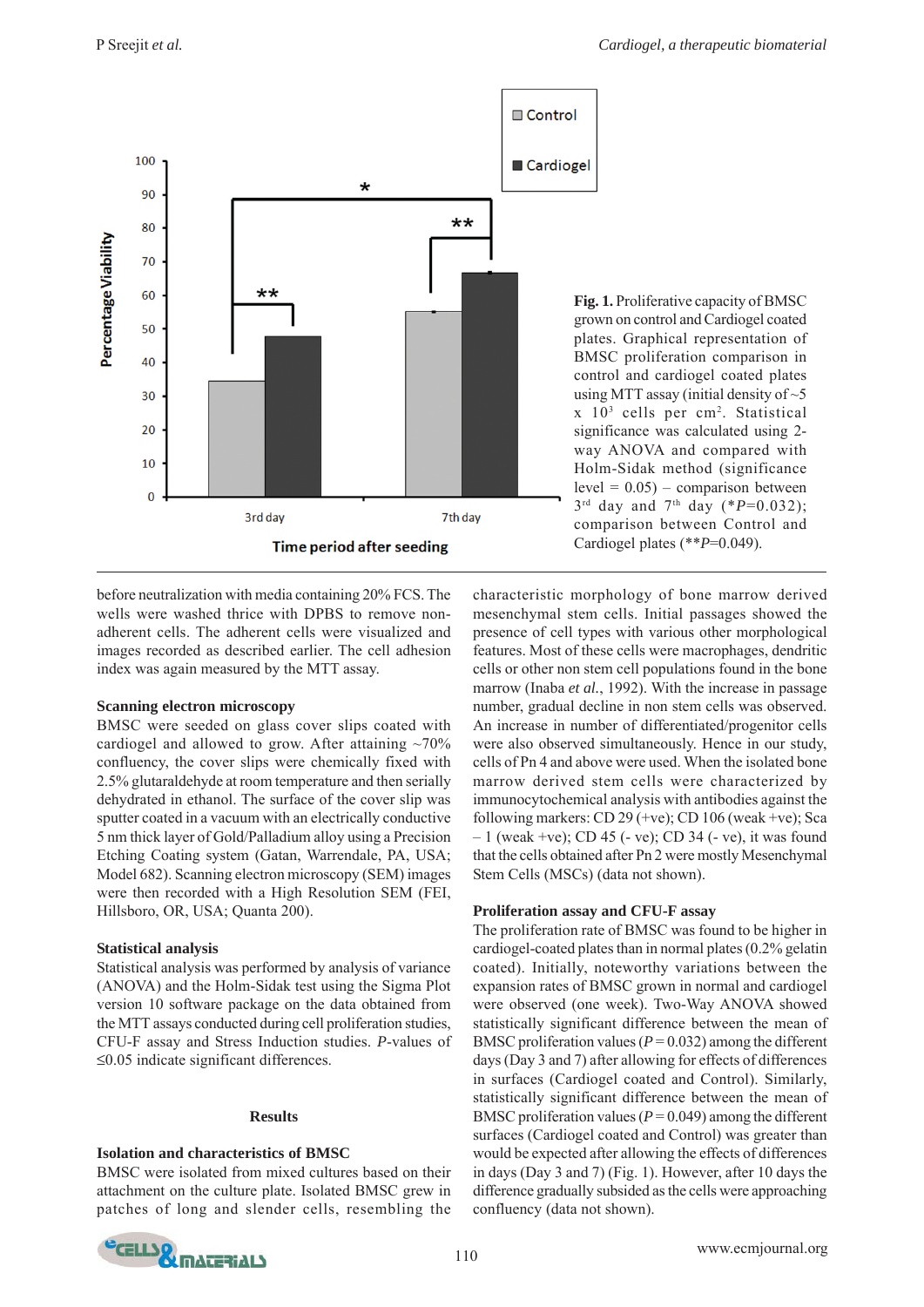

**Fig. 2.** CFU-F assay. **(a)** Graphical representation of the comparison of CFU-F colonies growing on control and cardiogel coated plates from different passages of BMSC (BMSC – initial density of  $\sim$ 5 x 10<sup>3</sup> cells per cm<sup>2</sup>). Statistical significance was calculated using 2-way ANOVA and compared with Holm-Sidak method (significance level = 0.05) – comparison between Pn 2, Pn 7 and Pn 9 (\*\**P*=<0.001); comparison between Control and Cardiogel (\**P*=0.002); **(b,c,d)** Images of BMSC (Passage number 2, 7 and 9 respectively) grown on control (0.2% Gelatin coated) plate showing scale bar of 100 μm size; **(e,f,g)** Images of BMSC (Passage number 2, 7 and 9 respectively) grown on cardiogel coated plates showing scale bar of 100 μm size.

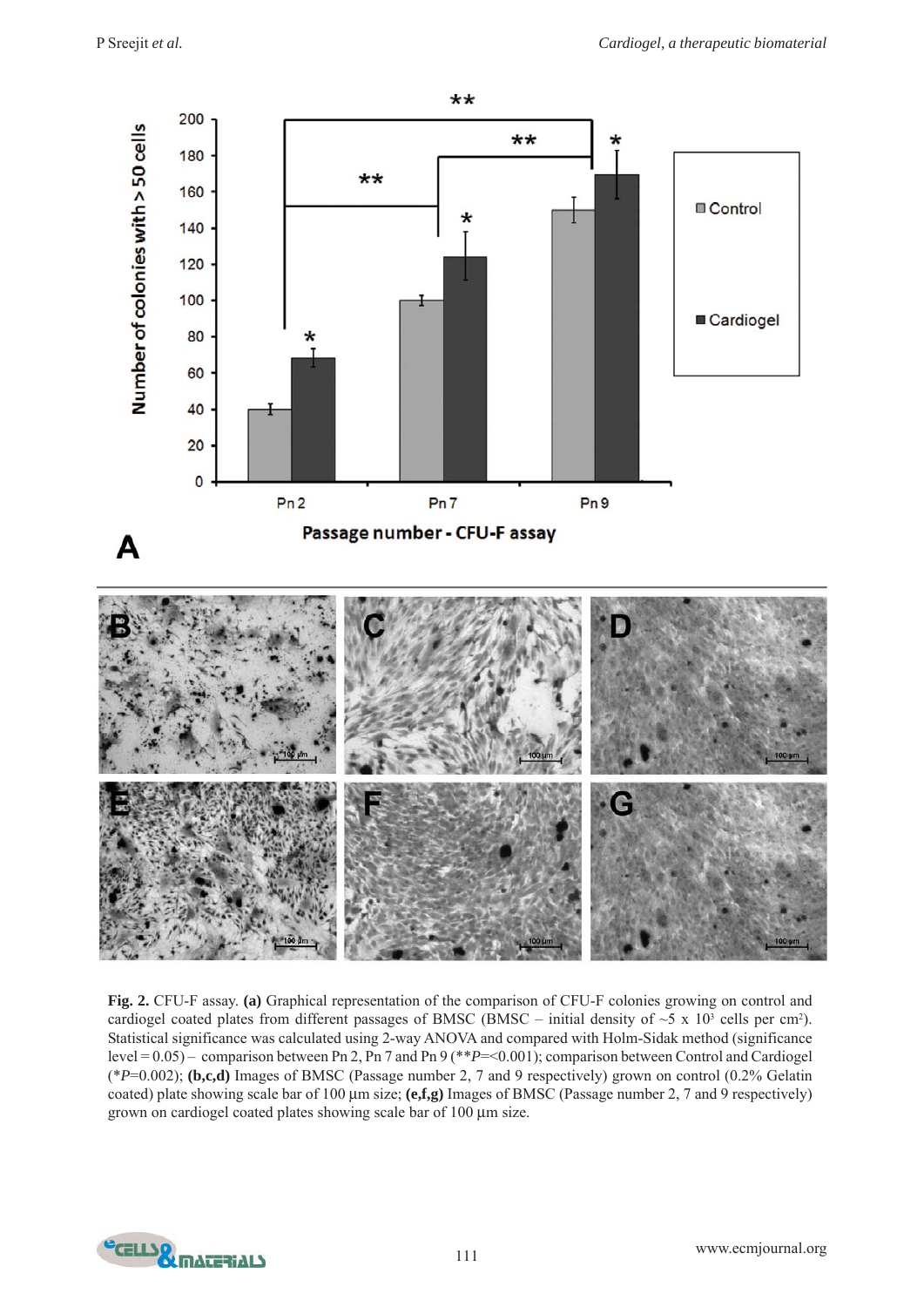



**Fig. 3.** Cell Viability assay of BMSC after oxidative stress induction. Cell viability assay of BMSC in Control and Cardiogel coated Plates (post  $H_2O_2$  treatment), with percentage viability calculated by considering OD values of untreated wells as 100%. Statistical significance was calculated using 3-way ANOVA and compared with Holm-Sidak method (significance level =  $0.05$ ) – comparison between 4 day and 1 day  $H_2O_2$ exposure  $(P=0.026)$ ; comparison between  $H<sub>2</sub>O<sub>2</sub>$ concentration 0, 0.5, 5 and 50 mM (\*\**P*=<0.001); comparison between Control and Cardiogel (\**P*=0.047). (a) After 1 day  $H_2O_2$  treatment; (b) After 4 day  $H_2O_2$  treatment.

The proliferative induction capability of cardiogel in BMSC to CFU-F was determined. To assess the increase in number of cells, MTT assay was performed to estimate the number of viable cells. Low density seeding  $({\sim}5 \times 10^3)$ cells per cm<sup>2</sup>) was performed to attain optimal results and to rule out any deviation, cells were plated simultaneously and stained. The proliferative capability of BMSC to form CFU-F was found to be higher in cardiogel coated plates. A significant difference was observed in the number of stained CFU-F colonies (with more than 50 cells) formed in normal and cardiogel coated plates (Fig. 2A). An overall increase in number of stained CFU-F colonies was observed in higher passage number. With increase in passage number, the difference between the number of colonies within the same passage numbers grown on normal and cardiogel coated plates gradually decreased (data not shown). A difference of  $~50\%$  was observed in cells in Pn 2. About 25 % difference was noticed in Pn 7 and Pn 9. 2-way ANOVA showed statistically significant difference between the mean values of number of CFU-F colonies formed  $(P = 0.002)$  at different passage numbers (Pn 2, 7, and 9) after allowing for the effects of differences in surfaces (Cardiogel coated and Control). Similarly statistically significant difference between the mean values of number of CFU-F colonies formed (*P*=0.011) on different surfaces (Cardiogel coated and Control) was greater than that expected, after allowing for the effects of differences in passage numbers (Pn 2, 7, and 9).

#### **Cardiogel protective properties against stress**

Oxidative stress was induced in BMSC grown on control and cardiogel coated plates and the protective effect of cardiogel was assessed by considering the growth and viability of cells, as revealed by MTT assay. An increase in cell survivability and growth was observed in cells grown on cardiogel-coated plates as compared to the cells grown without cardiogel at higher concentrations of  $H_2O_2$ .

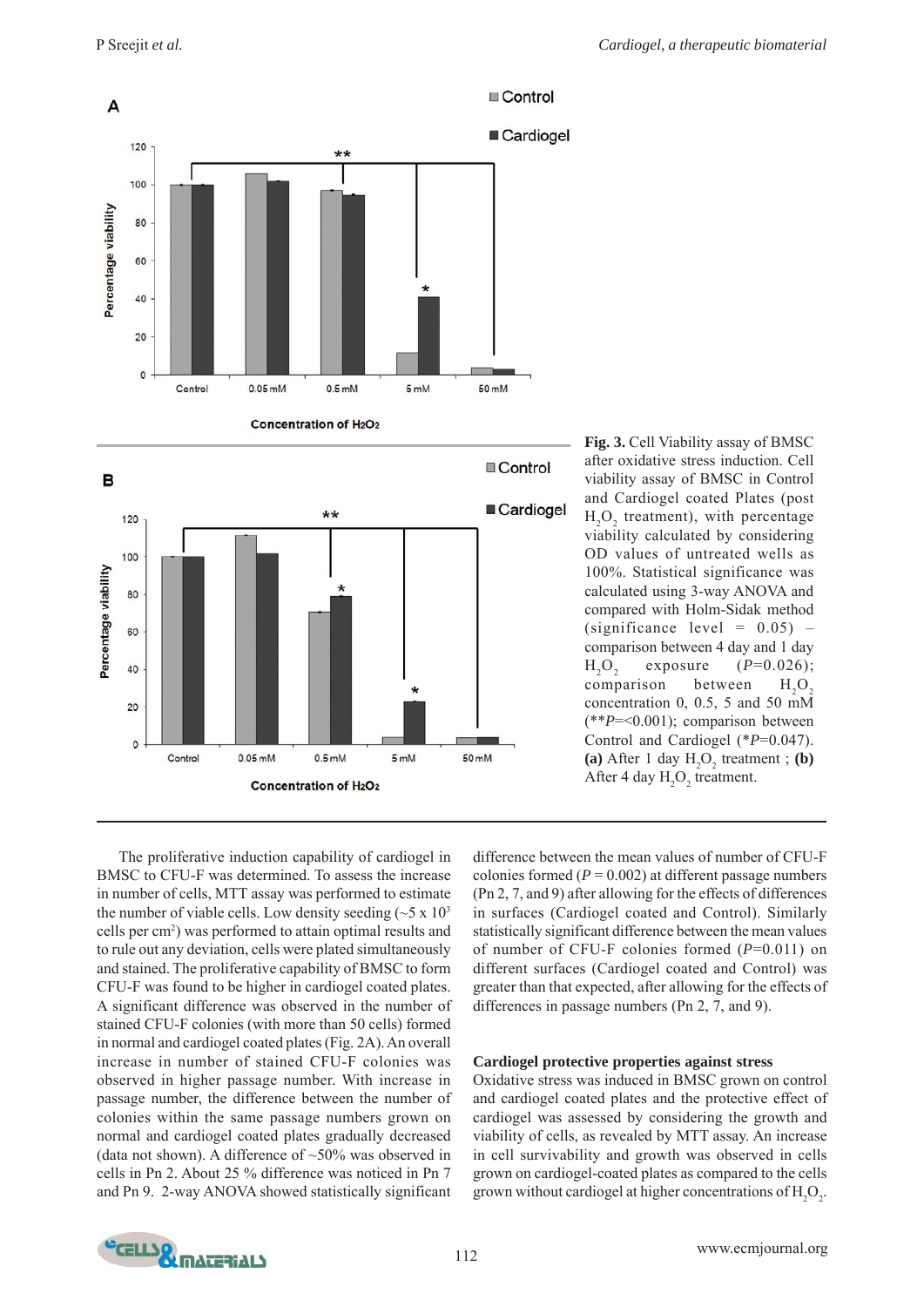

**Fig. 4.** BMSC adhesion after 1 hour. **(a,b,c)** Images of BMSC growing on control (0.2% Gelatin coated) plate seeded at densities of 1, 5 and 10 X 10<sup>3</sup> cells per well of a 6 well plate showing scale bar of 50  $\mu$ m size; (**d,e,f**) Images of BMSC growing on cardiogel coated plates seeded at densities of 1, 5 and  $10 \times 10^3$  cells per well of a 6 well plate showing scale bar of 50 μm size; **(g)** Graphical representation of cell viability assay on adherent BMSC growing on control and cardiogel coated plates (after 1 h of adhesion).

70% confluent cells were used in plates exposed to  $H_2O_2$  for 1 day to allow the control wells to grow and become confluent. 60% confluent cells were used in plates exposed to  $H_2O_2$  for 4 days to prevent the control wells from overgrowing. This was done to avoid the misinterpretation of cellular activity and even cell death in over grown cells as decrease in cell viability. We standardized the post-plating out time for 60% and 70% confluent cells to be used for the stress induction studies as 4 and 2 days respectively.

On exposing BMSC  $(\sim 70\%$  confluent) for 1 day with  $\mathrm{H}_{2}\mathrm{O}_{2}$ , less cell death was observed at lower concentrations of  $H_2O_2$ . It was observed that after exposing cells to  $H_2O_2$ 

concentration between 0.05 mM and 0.5 mM, no significant difference was observed in total cell growth, and cell death in both normal and cardiogel-coated. However, at higher concentration (5 mM) the percentage viability of BMSC in normal plates was  $~10\%$  of the viability in untreated plates where as the viability of BMSC in cardiogel-coated plates at similar condition was  $\sim$ 40% of the viability in untreated plates, which accounted 3 fold higher than in normal plates (Fig. 3A).

Similarly, on exposing BMSC (~60% confluent) for additional time (4 days) with  $H_2O_2$ , significant cell death was not observed at lower concentrations (0.05 mM) of  $H_2O_2$ . But at higher concentration (0.5 mM), the percentage

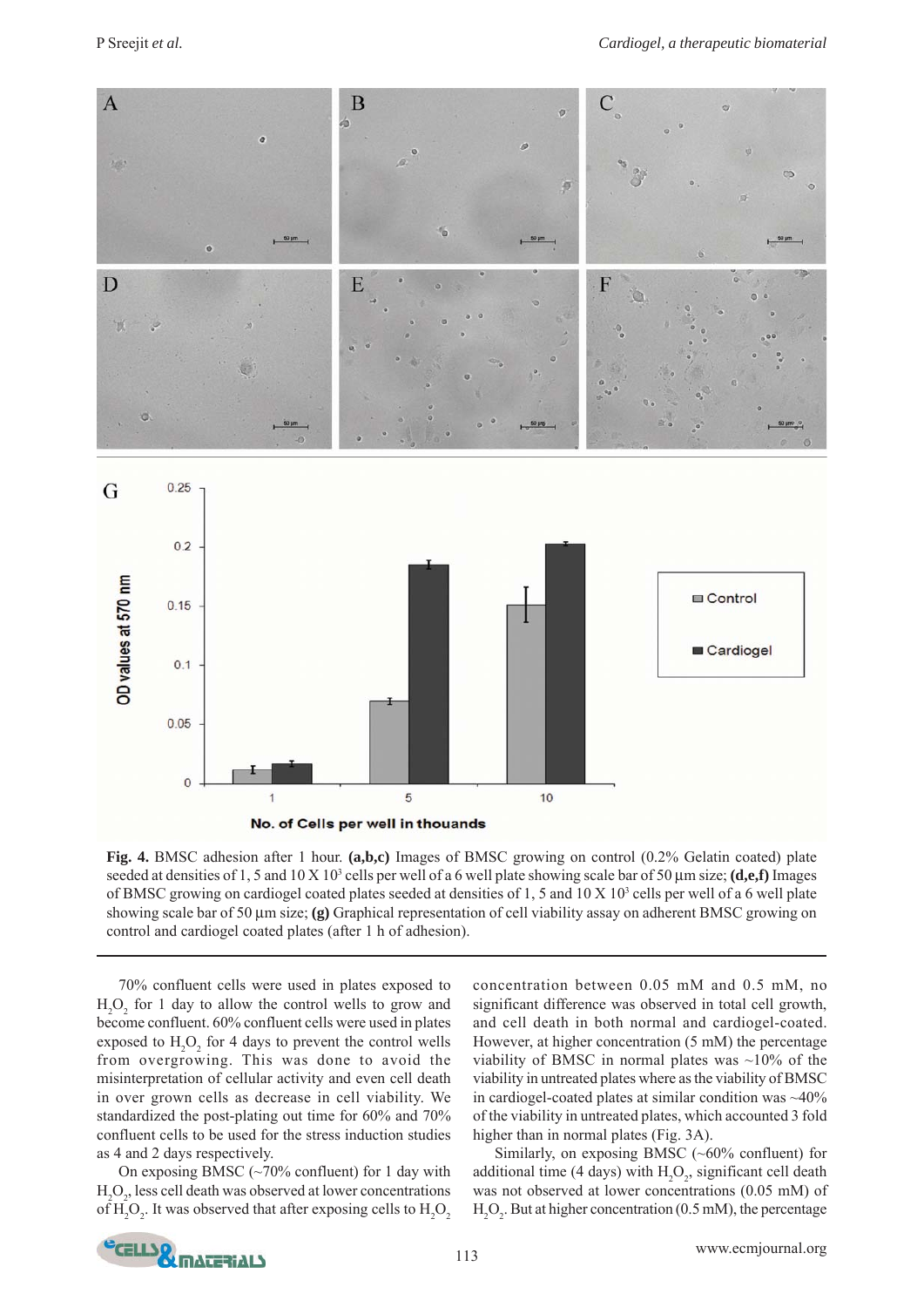

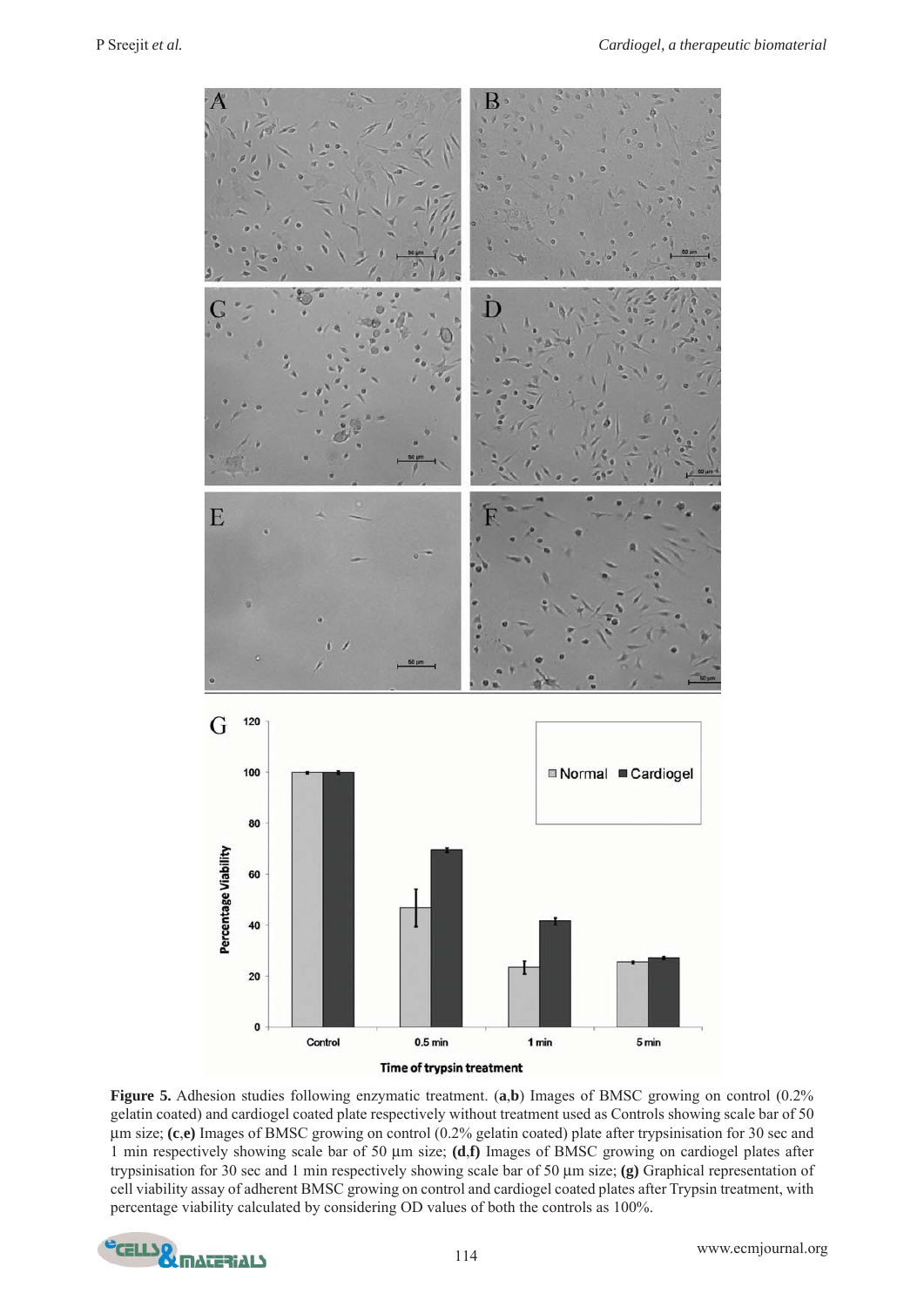

**Fig. 6.** SEM Images of BMSC grown on cardiogel coated surfaces showing enmeshment. **(a)** Normal view showing scale bar of 100 μm size; **(b)** Tilted view after gold palladium coating showing scale bar of 10 μm size.

of viable BMSC in normal plates was ~70% as compared to cardiogel-coated plates where cell count was ~80%. This difference in viability increased up to 5 folds at higher  $H_2O_2$  concentration (Fig. 3B). Three way analysis of variance (3-way ANOVA) was done with the above data, after the data from 0.05mM concentration was excluded from analysis. The results showed statistically significant difference between the mean values of number of viable cells ( $P = 0.026$ ) on different days of  $H_2O_2$  exposure (1) and 4 days) after allowing for effects of differences in  $\rm{H}_{2}\rm{O}_{2}$ concentrations (0.05, 0.5, 5 and 50 mM) and surfaces (Cardiogel coated and Control). Similarly statistically significant difference between the mean values of number of viable cells ( $P \le 0.001$ ) at different  $H_2O_2$  concentrations (0.05, 0.5, 5 and 50 mM) was greater than would be expected after allowing the effects of differences in days of  $H_2O_2$  exposure (1 and 4 days) and surfaces (Cardiogel coated and Control). Likewise, statistically significant difference between the mean values of number of viable cells (*P*=0.047) among the different levels of surfaces (Cardiogel coated and Control) was found to be greater than expected after allowing the effects of differences in days of  $\mathrm{H}_{2}\mathrm{O}_{2}$  exposure (1 and 4 days) and  $\mathrm{H}_{2}\mathrm{O}_{2}$ concentrations (0.05, 0.5, 5, and 50 mM).

# **Cell adhesion studies**

To demonstrate the adhesion intensity of cells in to the scaffold, two different assays were performed. For both assays, 0.2% gelatin coated plates were used as normal (control). Firstly, to determine whether increased cell proliferation on cardiogel was an outcome of cellular attachment to the scaffold, cellular adhesion assays were performed. BMSC seeded at various concentrations onto normal and cardiogel coated plates were allowed to adhere for 1 h at 37°C and the total number of viable adherent cells was then determined by MTT assay. The increased OD during MTT assay in cardiogel coated plates correlated

with the higher number of adherent cells, visualized by microscopic observation (Nikon Eclipse T*i*) (Fig. 4).

The second adhesiveness assay was performed to examine the intensity of adhesion between the scaffold and the mesenchymal stem cells. The intensity of cellular adhesion, a factor dependent on the cellular components and the molecules present on matrix surface, was correlated to the time required by the cells to disassociate from the surface. ~70% confluent BMSC grown on normal and cardiogel coated plates were trypsinized for varying time periods to remove the non-adherent cells and the extent of cell adhesion was quantified by MTT assay. A conspicuous difference in development of MTT was observed much similar to that of the previous experiment. The percentage viability was calculated by considering both the controls as 100%. The increased levels of MTT values in cardiogel coated plates correlated with the presence of higher number of adherent cells (Fig. 5).

#### **SEM analysis**

SEM showed the level of attachment of BMSC on cardiogel. The cells were found to be enmeshed in cardiogel (Fig. 6A) and the cellular appendages were found to penetrate in to the cardiogel (Fig. 6B).

#### **Discussion**

In the present study, we elucidated the growth characteristics of bone marrow derived stem cell in cardiogel. Our study demonstrated that BMSC were able to survive, proliferate and adhere better in presence of cardiogel than in normal environment during conditions of stress. Comparative cell proliferation assay studies on normal and cardiogel-coated plates confirmed an increased cell growth. This could be attributed to augmented cell attachment to the scaffold. The results obtained from the

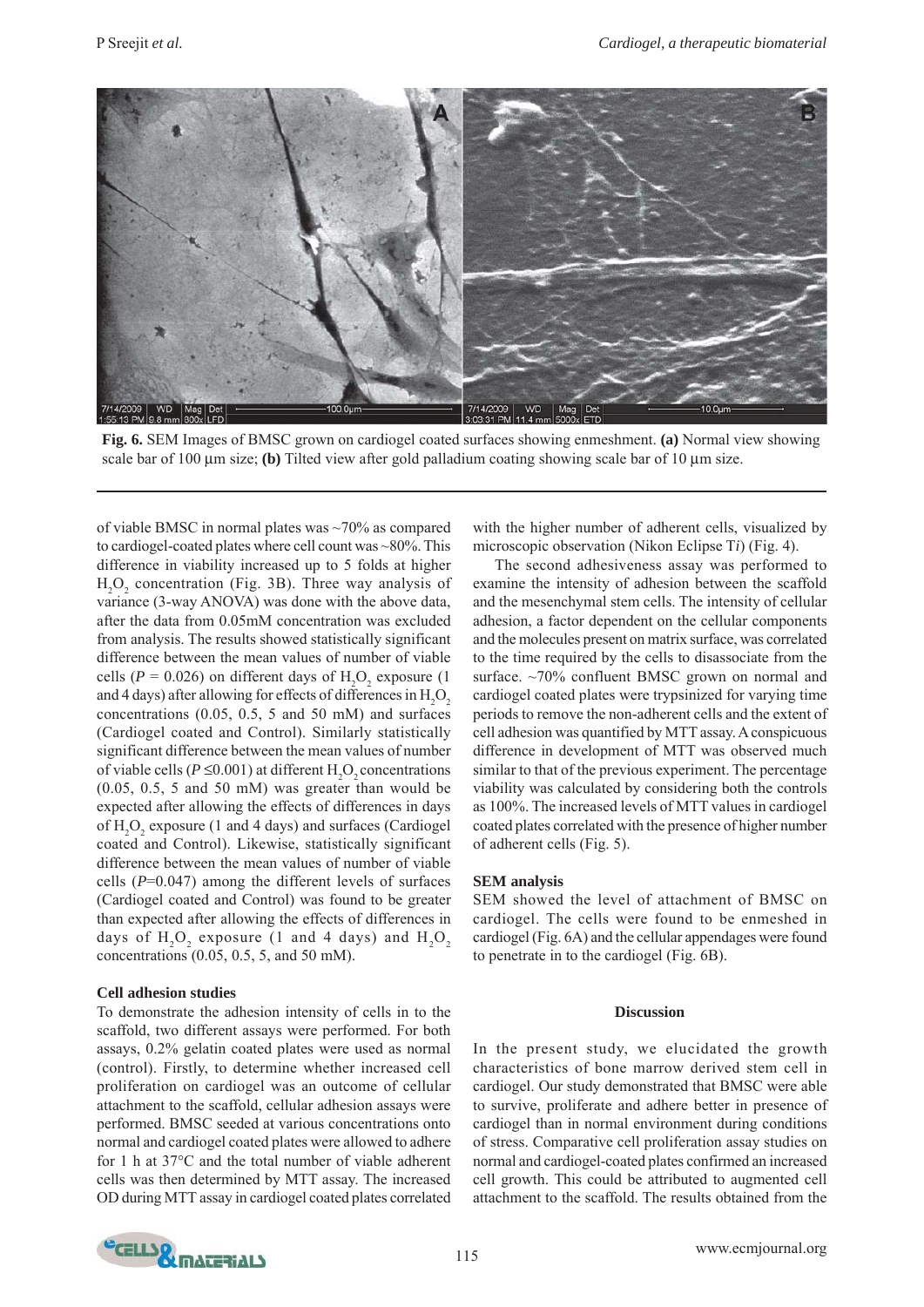modified 1 h adhesion assay evidently demonstrated an increased cellular adhesion within a short time period in cardiogel coated plates when compared to normal growth condition (Lapi *et al*., 2008; Vohra *et al.*, 2008) (Fig. 4). An alternate explanation for the increased cell growth in cardiogel could be the combinatorial effect of numerous extracellular matrix components and signals in cardiogel that would have stimulated faster cell division (Perkins and Fleischman, 1990; VanWinkle *et al*., 1996). However, FACS analysis could not be performed to validate any of the above data sets as the cells were tightly bound to the scaffold and hence couldnot be disloged readily from cardiogel. The adhesion assay using trypsinisation clearly shows that ~40% of cardiogel adherent cells could be disloged even after exposure to 0.25% trypsin for 1 min. Scraping of the cells for analysis could not be performed since the scaffold tended to dislodge along with the cells and enmesh around them. Hence it was not feasable to perform FACS analysis. This unique property shown by cardiogel of having a strong cellular adhesion to BMSC in a short time period could be useful in tissue engineering applications especially in case of delivery of stem cells in to injured tissue. Injured tissue can be patched with cardiogel, which can then allow the binding of stem cells delivered directly to the site or intra venously and since only a short time period is required, flow off of the delivered stem cells to redundant sites can be prevented. This property also corroborates the previously described usages of stem cell-seeded scaffold as an alternative therapeutic modality for medically intractable advanced heart failure (Piao *et al*., 2007). The therapeutic applications of cardiogel using stem cells has not been reported, however many other scaffolds have been used in conjunction with stem cells ( Christman and Lee, 2006; Chen *et al*., 2008).

As reported earlier, cardiogel can help in differentiation of embryonic stem cells into functional cardiomyocytes (Baharvand *et al.*, 2005). The CFU-F assay results showed an augmentation of CFU-F colonies when cultured on cardiogel due to increase in cell differentiation. It was observed in the present study that the number of CFU-F colonies formed was much higher with increasing passage number. This increase in CFU-F colonies contradicted with data obtained from previous reports (Perkins and Fleischman, 1990). After a few passages of marrow cells, the predominant population was of CFU-F origin, which in turn added up to the existing population (Fig. 2A). It has been already established that stromal cell progeny of murine bone marrow fibroblast colony-forming units are clonal endothelial-like cells, that express collagen IV and laminin (Perkins and Fleischman, 1990). Production of adhesion molecules by the cells and their progeny could have led to rapid proliferation of CFU-F cells. However, this could be also due to the usage of nutrient rich medium containing 20% FCS for culture in the present study which would have resulted in the rapid expansion of CFU-F precursors (Biagioli *et al.*, 2000).

A significant observation was made about the ability of cardiogel to protect BMSC from stress. In the present study, we used  $H_2O_2$  to induce oxidative stress to BMSC.

Ischemia induces oxidative stress in tissues through accumulation of toxic substances especially due to free radicals (Chen *et al.*, 2000; Chang *et al*., 2006). Stress induction using  $H_2O_2$  exposure *in vitro* generates an ischemia like condition much similar to that *in vivo* (Song *et al*., 2010). This condition was used by us to show the protection offered by cardiogel. As compared to short term exposure (1-5 min) of  $H_2O_2$  on BMSCs, better protection results were observed in long term exposure (1-4 days). It is known that short term exposure with low-dose  $H_2O_2$ increases VEGF expression and enhances the survival and efficacy of BMSC for neovascularization and thus can be used in therapeutic angiogenesis (Kubo *et al.*, 2007). Nevertheless, higher doses and long term exposure of  $\mathrm{H}_{2}\mathrm{O}_{2}$ increases cellular reactive oxygen species level, which ultimately leads to cell death. However, in our study significant reduction in cell death was observed, when BMSC were grown on cardiogel. This could be attributed to the presence of extra-cellular matrix components, which provides sites for cellular binding and may also contain growth factors (VanWinkle *et al*., 1996). The 3 dimensional architecture of the scaffold may also influence the growth of BMSC in presence of  $H_2O_2$  (Davis *et al.*, 2006).

To summarize, our study demonstrated an increase in cell proliferation and differentiation when BMSC were grown on cardiogel. BMSC growing on cardiogel also showed better oxidative stress tolerance induced by  $H_2O_2$ . Adhesion of BMSC to the scaffold occurred at a faster rate when compared to control. Cells once adherent showed increased resistance to dislodgment even by trypsinisation as clearly indicated in adhesion studies. Previous reports had suggested the use of a biodegradable scaffold along with which, cells can be injected to the site of ischemia. The present study clearly demonstrated that BMSC once grown or allowed to adhere with cardiogel showed strong binding affinity with scaffold. The cells proliferated, differentiated and even withstood the artificial oxidative stress. This when compared to other biomaterial scaffolds including commercially available ones like Matrigel (BD Biosciences, Franklin Lakes, NJ, USA) could either deliver cells or promote in situ regeneration (Kutschka *et al*., 2006; Laflamme *et al*., 2007). The long-term effects including immunogenic response of such materials are yet to be completely understood. With this study, we have demonstrated that cardiogel is an efficient potentially biodegradable three-dimensional extracellular matrix and could be used for engineering cardiac tissue structures for cell culture and potential therapeutic applications post ischemic cardiac tissue regeneration. Further work with animal models will confirm the applicability of this biomaterial for therapeutic purposes.

#### **Acknowledgments**

This work was supported by grants to RSV by the Department of Biotechnology, Govt. of India (BT/PR7951/ MED/14/1193/2006) and by fellowship to SP by the Indian Council for Medical Research (No. 3/1/3/JRF/37/MPD/ 2004(32402)).

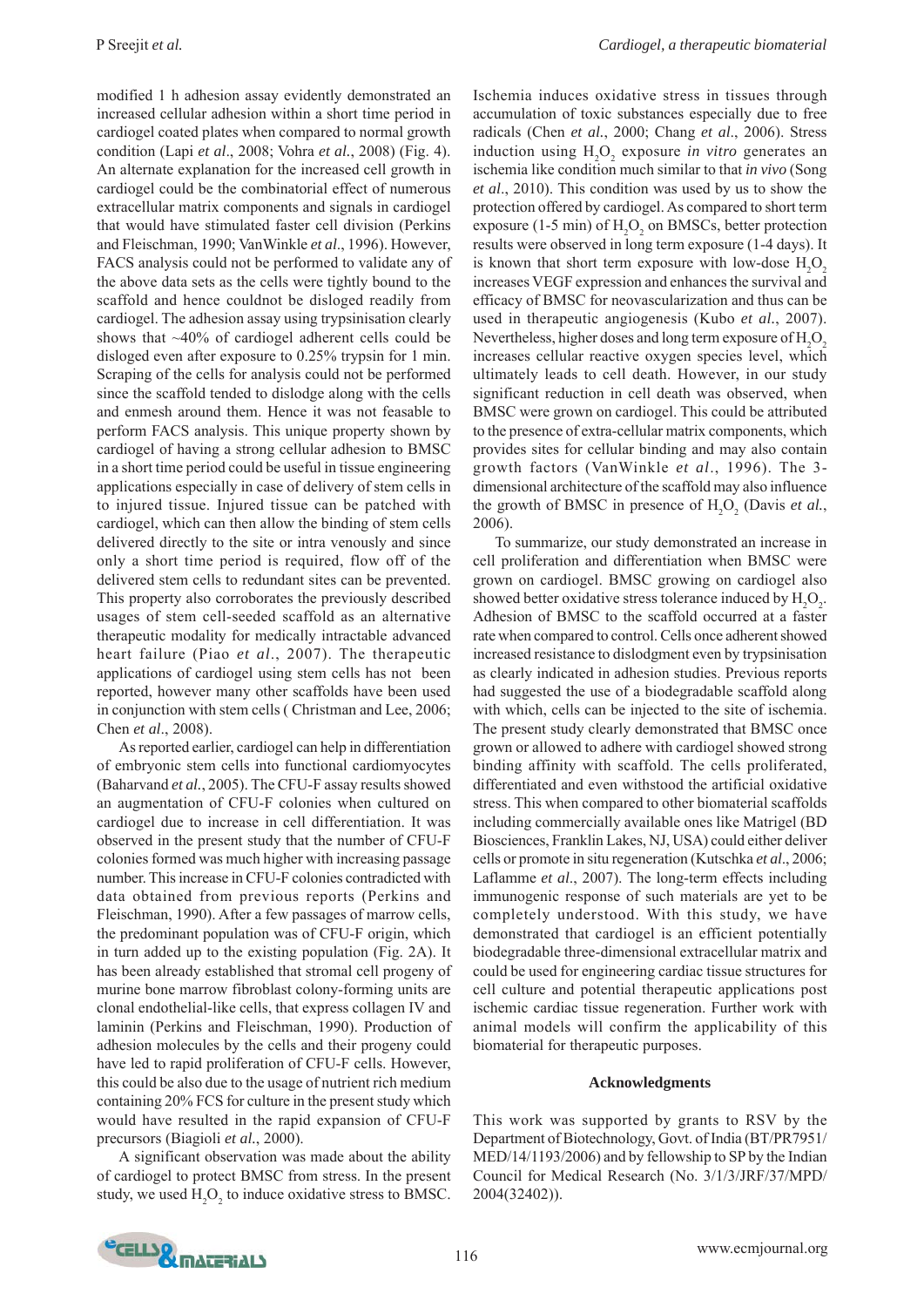# **References**

Abbate A, Biondi-Zoccai GGL, Van Tassell BW, Baldi A (2009) Cellular preservation therapy in acute myocardial infarction. Am J Physiol Heart Circ Physiol **296**: H563- 565.

Angelos MG, Kutala VK, Torres CA, He G, Stoner JD, Mohammad M, Kuppusamy P (2006) Hypoxic reperfusion of the ischemic heart and oxygen radical generation. Am J Physiol Heart Circ Physiol **290**: H341-347.

Baharvand H, Azarnia M, Parivar K, Ashtiani SK (2005) The effect of extracellular matrix on embryonic stem cell-derived cardiomyocytes. J Mol Cell Cardiol **38**: 495-503.

Beqqali A, van Eldik W, Mummery C, Passier R (2009) Human stem cells as a model for cardiac differentiation and disease. Cell Mol Life Sci **66**: 800-813.

Bettiol E, Clement S, Krause KH, Jaconi ME (2007) Embryonic and adult stem cell-derived cardiomyocytes: Lessons from *in vitro* models. Rev Physiol Biochem Pharmacol **157**: 1-30.

Biagioli B, Maccherini M, Carlucci F, Tabucchi A, Matucci R, Mugelli A (2000) Oxidative stress: Clinical implications in cardiac surgery. Ital Heart J **1**: S43-S45.

Bick RJ, Snuggs MB, Poindexter BJ, Buja LM, Van Winkle WB (1998) Physical, contractile and calcium handling properties of neonatal cardiac myocytes cultured on different matrices. Cell Comm Adhes **6**: 301-310.

Catharina N, Nan M, Karen B, Wolfgang W, Anthony H, Yrjö TK, Hao Z, Mihail EH, Gustav S (2008) Mesenchymal stem cells and cardiac repair. J Cell Mol Med **12**: 1795-1810.

Chang W, Kim J-Y, Lim S, Lee S, Song B-W, Kim H-J, Cha M-J, Kwon S-Y, Han S-M, Min B-H, Jang Y, Chung N, Hwang K-C (2006) Mesenchymal stem cells with calreticulin gene modulate cell adhesiveness through an integrin-mediated mechanism. Tissue Eng Regen Med **3**: 327-335.

Chang W, Lim S, Song H, Lee S, Song B-W, Jang Y, Chung N, Hwang K-C (2007) *In vitro* expansion of mesenchymal stem cells using 3-D matrix derived from cardiac fibroblast. Tissue Eng Regen Med **4**: 370-375.

Chen QM, Tu VC, Wu Y, Bahl JJ (2000) Hydrogen peroxide dose dependent induction of cell death or hypertrophy in cardiomyocytes. Arch Biochem Biophys **373**: 242-248.

Chen Q-Z, Harding SE, Ali NN, Lyon AR, Boccaccini AR (2008) Biomaterials in cardiac tissue engineering: ten years of research survey. Mater Sci Eng R Rep **59**: 1-37.

Christman KL, Lee RJ (2006) Biomaterials for the treatment of myocardial infarction. J Am Coll Cardiol. **48**: 907-913.

Costanzo MR, Augustine S, Bourge R, Bristow M, O'Connell JB, Driscoll D, Rose E (1995) Selection and treatment of candidates for heart transplantation: A statement for health professionals from the committee on heart failure and cardiac transplantation of the council on clinical cardiology, American Heart Association. Circulation **92**: 3593-3612.

Davis RA, Van Winkle WB, Buja LM, Poindexter BJ, Bick RJ (2006) Effect of a simple versus a complex matrix on the polarity of cardiomyocytes in culture. J Burns Wounds **5**: 16-25.

Dimarakis I, Habib NA, Gordon MYA (2005) Adult bone marrow-derived stem cells and the injured heart: Just the beginning? Eur J Cardiothorac Surg **28**: 665-676.

Dimarakis I, Levicar N, Nihoyannopoulos P, Gordon MY, Habib NA (2006a) *In vitro* stem cell differentiation into cardiomyocytes: Part 2: Chemicals, extracellular matrix, physical stimuli and coculture assays. J Cardiothorac Renal Res **1**: 115-121.

Dimarakis I, Levicar N, Nihoyannopoulos P, Habib NA, Gordon MY (2006b) *In vitro* sem cell differentiation into cardiomyocytes: Part 1. Culture medium and growth factors. J Cardiothorac Renal Res **1**: 107-114.

Donald GP, Darwin JP (2007) Concise review: Mesenchymal stem/multipotent stromal cells: The state of transdifferentiation and modes of tissue repair – current views. Stem Cells **25**: 2896-2902.

Heng BC, Haider HK, Sim EK-W, Cao T, Ng SC (2004) Strategies for directing the differentiation of stem cells into the cardiomyogenic lineage *in vitro*. Cardiovasc Res **62**: 34-42.

Inaba K, Inaba M, Romani N, Aya H, Deguchi M, Ikehara S, Muramatsu S, Steinman RM (1992) Generation of large numbers of dendritic cells from mouse bone marrow cultures supplemented with granulocyte/ macrophage Colony-Stimulating Factor. J Exp Med **176**: 1693-1702.

Ishii O, Shin M, Sueda T, Vacanti JP (2005) *In vitro* tissue engineering of a cardiac graft using a degradable scaffold with an extracellular matrix-like topography. J Thorac Cardiovasc Surg **130**: 1358-1363.

Jon SO, Dan SK, James AT (2001) Multilineage differentiation from human embryonic stem cell lines. Stem Cells **19**: 193-204.

Kraehenbuehl TP, Zammaretti P, Van der Vlies AJ, Schoenmakers RG, Lutolf MP, Jaconi ME, Hubbell JA (2008) Three-dimensional extracellular matrix-directed cardioprogenitor differentiation: Systematic modulation of a synthetic cell-responsive peg-hydrogel. Biomaterials **29**: 2757-2766.

Kubo M, Li T-S, Suzuki R, Ohshima M, Qin S-L, Hamano K (2007) Short-term pretreatment with low-dose hydrogen peroxide enhances the efficacy of bone marrow cells for therapeutic angiogenesis. Am J Physiol Heart Circ Physiol **292**: H2582-2588.

Kutschka I, Chen IY, Kofidis T, Arai T, von Degenfeld G, Sheikh AY, Hendry SL, Pearl J, Hoyt G, Sista R, Yang PC, Blau HM, Gambhir SS, Robbins RC (2006) Collagen matrices enhance survival of transplanted cardiomyoblasts and contribute to functional improvement of ischemic rat hearts. Circulation **114**: I-167-173.

Laflamme MA, Chen KY, Naumova AV, Muskheli V, Fugate JA, Dupras SK, Reinecke H, Xu C, Hassanipour M, Police S, O'Sullivan C, Collins L, Chen Y, Minami E, Gill EA, Ueno S, Yuan C, Gold J, Murry CE (2007) Cardiomyocytes derived from human embryonic stem cells

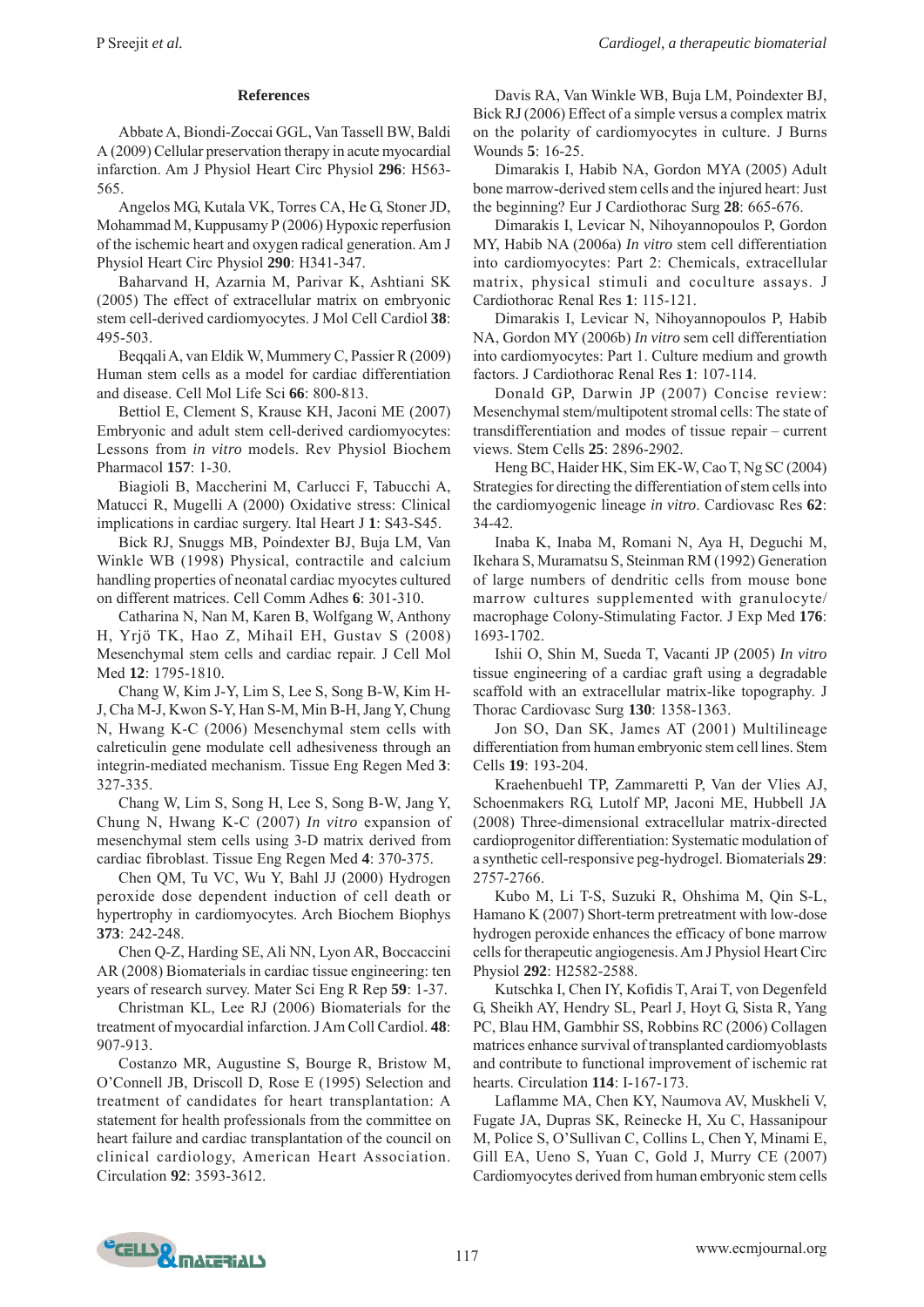in pro-survival factors enhance function of infarcted rat hearts. Nat Biotechnol **25**: 1015-1024.

Lapi S, Nocchi F, Lamanna R, Passeri S, Iorio M, Paolicchi A, Urciuoli P, Coli A, Abramo F, Miragliotta V, Giannessi E, Stornelli M, Vanacore R, Stampacchia G, Pisani G, Borghetti L, Scatena F (2008) Different media and supplements modulate the clonogenic and expansion properties of rabbit bone marrow mesenchymal stem cells. BMC Res Notes **1**: 53.

Memon IA, Sawa Y, Fukushima N, Matsumiya G, Miyagawa S, Taketani S, Sakakida SK, Kondoh H, Aleshin AN, Shimizu T, Okano T, Matsuda H (2005) Repair of impaired myocardium by means of implantation of engineered autologous myoblast sheets. J Thorac Cardiovasc Surg **130**: 1333-1341.

Orlic D, Hill JM, Arai AE (2002) Stem cells for myocardial regeneration. Circ Res **91**: 1092-1102.

Perkins S, Fleischman RA (1990) Stromal cell progeny of murine bone marrow fibroblast colony-forming units are clonal endothelial-like cells that express collagen IV and laminin. Blood **75**: 620-625.

Piao H, Kwon J-S, Piao S, Sohn J-H, Lee Y-S, Bae J-W, Hwang K-K, Kim D-W, Jeon O, Kim B-S, Park Y-B, Cho M-C (2007) Effects of cardiac patches engineered with bone marrow-derived mononuclear cells and PGCL scaffolds in a rat myocardial infarction model. Biomaterials **28**: 641-649.

Reffelmann T, Kloner RA (2003) Cellular cardiomyoplasty – Cardiomyocytes, skeletal myoblasts, or stem cells for regenerating myocardium and treatment of heart failure? Cardiovasc Res **58**: 358-368.

Song H, Chang W, Lim S, Seo H-S, Shim CY, Park S, Yoo K-J, Kim B-S, Min B-H, Lee H, Jang Y, Chung N, Hwang K-C (2007) Tissue transglutaminase is essential for integrin-mediated survival of bone marrow-derived mesenchymal stem cells. Stem Cells **25**: 1431-1438.

Song H, Cha M-J, Song B-W, Kim I-K, Chang W, Lim S, Choi E, Ham O, Lee S-Y, Chung N, Jang Y, Hwang K-C (2010) Reactive oxygen species inhibit adhesion of mesenchymal stem cells implanted into ischemic myocardium via interference of focal adhesion complex. Stem Cells **28**: 555-563.

Sreejit P, Kumar S, Verma RS (2008) An improved protocol for primary culture of cardiomyocyte from neonatal mice. In Vitro Cell Dev Biol Anim **44**: 45-50.

Struthers AD (2005) Pathophysiology of heart failure following myocardialinfarction. Heart **91**: 14-16.

Tang YL, Phillips MI (2007) Invited commentary. Ann Thorac Surg **83**: 1499-1500.

Van Laake LW, Hassink R, Doevendans PA, Mummery C (2006) Heart repair and stem cells. J Physiol **577**: 467- 478.

Van Laake LW, Passier R, Doevendans PA, Mummery CL (2008) Human embryonic stem cell-derived cardiomyocytes and cardiac repair in rodents. Circ Res **102**: 1008-1010.

VanWinkle WB, Snuggs MB, Buja LM (1996) Cardiogel: A biosynthetic extracellular matrix for cardiomyocyte culture. In Vitro Cell Dev Biol Anim **32**: 478-485.

Vohra S, Hennessy K, Sawyer A, Zhuo Y, Bellis S (2008) Comparison of mesenchymal stem cell and osteosarcoma cell adhesion to hydroxyapatite. J Mater Sci Mater Med **19**: 3567-3574.

Wang J-S, Shum-Tim D, Chedrawy E, Chiu RCJ (2001) The coronary delivery of marrow stromal cells for myocardial regeneration: Pathophysiologic and therapeutic implications. J Thorac Cardiovasc Surg **122**: 699-705.

Zhu W-Z, Hauch KD, Xu C, Laflamme MA (2009) Human embryonic stem cells and cardiac repair. Transplant Rev (Orlando) **23**: 53-68.

#### **Discussion with Reviewers**

**Reviewer I**: Is it known which specific ECM components influence growth characteristics? If so, please describe! **Authors**: Till date the ECM components present in Cardiogel have not been completely characterized. We are attempting to characterize those components, in order to determine the specific components which influence growth and differentiation characteristics.

**Reviewer I:** The description of the presence of cells with other morphologies indicates a mixed preparation – this is to be expected with such a culture though. Is it known what happens to these cells: do they dedifferentiate, take on stem cell characteristics, die, etc.? Although immunocytochemical analysis demonstrates that cells are generally stem cells, it would be of interest to know what happens to these other cells.

**Authors**: We always obtained cells with other morphologies clearly indicating a mixed culture during the initial passages. Most of these cells are macrophages, dendritic cells or other non stem cell populations found in the bone marrow. Almost all these cells are highly differentiated except for the progenitor cells of the above populations and do not have the capacity to attain stem cell characteristics, unless newer technologies like iPS are used. Since these cells are mostly terminally differentiated, these cells cannot be maintained for more than 2-4 passages unless specific growth factors are added to allow the proliferation of the progenitor cells. (Inaba *et al*., 1992, text reference).

**Reviewer I**: Regarding your stress data description:  $H_2O_2$ exposure can lead to apoptosis. It would be of interest to see whether the described protection against  $H_2O_2$ -induced stress by cardiogel is due to less apoptosis – it is recommended that the authors compare  $H_2O_2$ -induced apoptosis (e.g., DNA laddering, TUNEL assay, caspase activation, etc.) in cells plated out on gelatin and cardiogel coated plates – additional controls could include comparing effects to other scaffolds such as Matrigel – that would indicate whether protective effects are due specifically to cardiogel, or if they are as a result of general 3D culture conditions.

**Authors**: We agree with the point that the reviewer has raised about the apoptosis of cells due to  $H_2O_2$  exposure. The data of these experiments will surely point out the

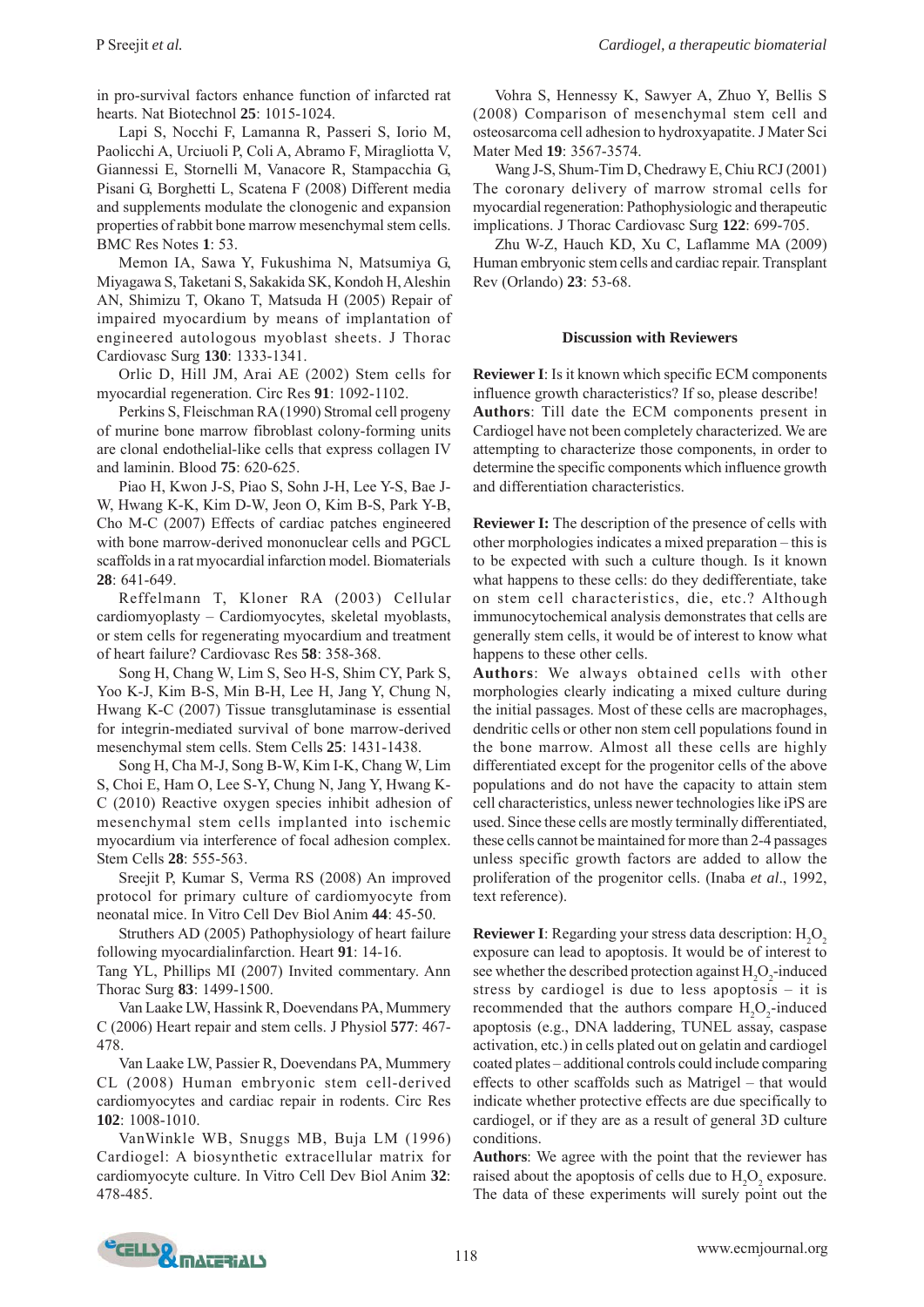mechanism of protection provided by cardiogel. But along with these experiments, other molecular studies and assays needs to be done to elucidate the mechanism of cell proliferation and adhesion in cardiogel, to give the complete picture of how the BMSC binds to the cardiogel and how it is protected against stress. Besides oxidative stress, other stress like mitochondrial stress and hypoxia has to be also compared. We are already working in this direction.

**Reviewer I:** Why was the '0.05 mM' data excluded from the analysis?

**Authors**: The 0.05 mM data has been excluded from the analysis since the data was considered as an outlier through statistical analysis. Secondly, previous studies with low dose exposure of  $\rm H_2O_2$  have been shown to increase BMSC proliferation. However high dose exposure of  ${\rm H_2O_2}$  clearly show a decrease in cell viability which occurs due to stress induced by  $H_2O_2$  exposure. Since this assay was done to compare the protection capability of cardiogel coated and control plates to MBMC against oxidative stress induced through  $H_2O_2$  exposure, therefore the data points above the controls were not considered for statistical analysis. However high dose exposure of  $H_2O_2$  clearly show a decrease in cell viability which occurs due to stress induced by  $H_2O_2$  exposure. Since this assay was done to compare the protection capability of cardiogel coated and control plates to MBMC against oxidative stress induced through  $\rm H_2O_2$  exposure, therefore the data points above the controls were not considered for statistical analysis.

**Reviewer I**: Why is the BrdU labeling data not given? This would be a better measure of proliferation than MTT data; MTT measures the relative number of metabolically active cells (this also encompasses cell death), whereas BrdU directly measures cells showing DNA synthesis, e.g., actively dividing. It is recommended that BrdU data is given; both micrographs and cell count data (number of BrdU positive cells/total cells – if it is not possible to do this by FACS analysis, then cell counts of immunofluorescently labeled cells may be employed – see Edwards *et al.* (2008) for method and analysis details.

**Authors**: Our study shows that cells were tightly bound to the scaffold and hence could not be dislodged readily from cardiogel. As a result BrdU labeling studies could not be performed since FACS analysis needs cellular dislodgement and prolonged trypsinisation to dislodge the cells may show erroneous results. We also accept the point raised by the reviewer that BrdU labeling is a better measure of proliferation than MTT, since BrdU directly measures cells showing DNA synthesis. An attempt was made to replicate the methodology suggested by the reviewer, but non-specific staining of scaffold with Anti anti BrdU antibody in the background makes cell counting through BrdU labeling a challenge.

**Reviewer I**: Serum in the media can influence cell proliferation, protection against oxidative stress, etc. It would be of interest to see how the cells proliferate, differentiate and respond to oxidative stress on control and cardiogel surfaces with lower serum concentrations or in the absence of serum.

**Authors**: We agree that it would be quite interesting to study the influence of serum on cell proliferation, differentiation and response to oxidative stress on control and cardiogel surfaces. Since our aim to replicate the *in vivo* condition *in vitro* where the tissue is constantly supplied by fluids like blood or lymph, this does not fall under the main aim of the study.

**Reviewer I**: Is it known what the lifetime of  $H_2O_2$  in culture is; it may become expended rapidly. Were cells exposed to a single dose or, in experiments where cells were treated for 1-4 days, were the media containing  $H_2O_2$  replaced with fresh media containing  $H_2O_2$  periodically?

**Authors**: The lifetime of  $H_2O_2$  in culture is not known and it may be expended rapidly. However our data as shown in Fig. 3A and 3B proves that, even after prolonged treatment for 4 days,  $H_2O_2$  in final concentrations of 0.5 and 5 mM were able to induce more stress compared to that treated for 1 day. In our studies, the cells were exposed to only a single dose, even when cells were treated for 1- 4 days and the media containing  $H_2O_2$  was not at all replaced with fresh media containing  $H_2O_2$  periodically.

**Reviewer I**: A reduction in cell death may also be due to the cardiogel/ECM or serum in the medium quenching reactive oxygen species?

**Authors**: We agree with the reviewer that reduction in cell death may also be due to the cardiogel/ECM quenching reactive oxygen species. However the point that serum in the medium may quench reactive oxygen species is debatable since, significant difference in cell viability was observed between cells grown on cardiogel coated and control plates. Besides prolonged  $H_2O_2$  treatment (final concentrations of 0.5 and 5 mM) for 4 days were able to induce more stress compared to that treated for 1 day. Thus it is quite unlikely that serum may quench reactive oxygen species and thus influence cell viability.

**Reviewer II**: Although the authors tested the effects of oxidative stress on marrow stromal cells grown on cardiogel, it is not clear how this mimics a clinical scenario. By the time such an implantation may occur in a host this oxidative stress related condition may not prevail.

**Authors:** Stem cell transplantation in cardiac therapy by means of the direct injection method is subject to the loss of intercellular communication, extracellular matrix, and cell numbers. Implantation of stem cell sheets might be more advantageous in repairing the impaired heart by providing uniform and stable cell delivery with less cell loss and without disrupting the cell-cell microenvironment (Memon *et al*., 2005, text reference). Bioengineered cardiac grafts have been created previously by combining autologous cell transplantation with a degradable scaffold as a temporary extracellular matrix (Ishii *et al*., 2005, text reference). Recently, two studies from different groups have reported on successful engraftment of cardiomyocytes is enhanced by co-delivery of the cells with matrix. Kutschka and co-workers have demonstrated that grafts

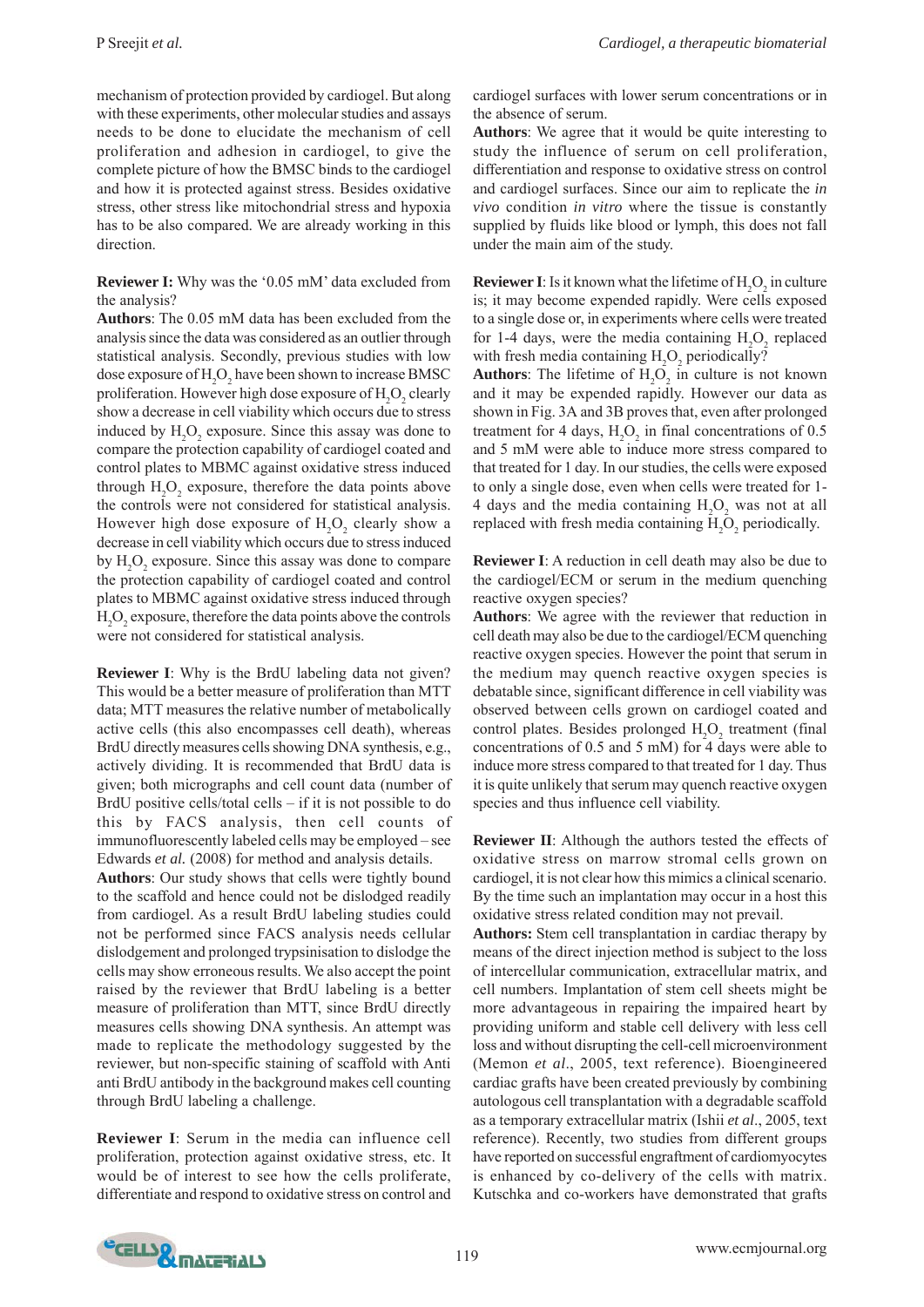were larger and ventricular function was improved in infarcted rat hearts, when human ESC-derived cardiomyocytes were delivered together with collagen matrices, including Gel Foam and the basement membrane preparation, Matrigel (Kutschka *et al*., 2006, text reference). Matrigel was found to significantly enhance survival of hESC-derived cardiomyocytes in infarcted rat hearts (Laflamme *et al*., 2007, text reference). Reactive oxygen species (ROS), a major cause of injury after ischemia/reperfusion, may hinder the adhesion and spreading of MSCs. Generation of ROS is dramatically increased over three-fold in the risk region in ischemia/ reperfusion-injured animal hearts compared to wild-type animal hearts (Song *et al*., 2010, text reference). Tissue hypoxia mediates an increase in the ROS burst at reperfusion and is associated with further impairment of LV functional recovery. The greatest increase in ROS formation was noted in the most hypoxic myocardial tissue at the time of reperfusion (Angelos *et al*., 2006, text reference). Our study was directed to assess the survival and proliferation potential of stem cells grown on cardiogel as cell support sheets and also to assess tolerance to oxidative stress *in vitro*.

We accept the point raised by the reviewer that by the time such an implantation may occur in a host this oxidative stress related condition may not prevail. However the recurrence of cardiac infarction and increase in size of ischemic area remains a possibility due to the continued presence of diseased coronary arteries. The repair to the heart muscle is not always complete and scarring is usually present. There is also the risk of heart failure developing over a period of weeks as the heart reacts to the injury it has sustained. For these reasons it is necessary for patients to be monitored carefully and to receive the appropriate treatment to reduce the risk of further disease progression and other heart attacks. Medical treatment is aimed at preventing further damage and the chance of repeat heart attacks in the future by opening the blocked artery and restoring the blood flow to the affected area of heart muscle by reperfusion. However reperfusion as previously said increases a three-fold generation of ROS.

**Reviewer II**: The authors demonstrated that stromal cells cultured on cardiogel are more adherent than cells cultured on control plates. The authors discussed about the possible applications of cardiogel as a scaffold to grow or differentiate cardiomyocytes from other cell sources but did not discuss how such cardiogel containing grown cells would be removed intact and implanted since they are very adherent. Others have shown that oxidative stress diminishes the adhesiveness of stromal cells on cardiogel (Song *et al*., 2010, text reference), this need to be discussed in this context. Also, could you describe the status of stromal cells following  $H_2O_2$  treatment?

**Authors**: The reviewer has raised a valid question regarding the removal and implantation of cardiogel containing grown cells. Cardiogel by nature is adherent and would be difficult to remove. However, during our studies we have found that cardiogel tends to get dislodged from surface by altering the pH of the solution. Another

option is by using scrapers to remove a portion and to peel off the remaining portion, but this is effective for thicker and larger gels. After the dislodgment, the cardiogel with cells can be directly implanted at the site of injury. In case of delivery through injection, the cardiogel with cells may be completely scrapped even without altering the pH of media. It is however advisable to use the implantation method to avoid the loss of intercellular communication, extracellular matrix, and cell numbers.

Song *et al.* (2010, text reference) did demonstrate that oxidative stress diminished the adhesiveness of stromal cells on cardiogel. But the authors also pointed out that the cell adhesions to fibronectin-coated plates and the cardiogel were significantly increased as compared with adhesion to bare plates. Only  $H_2O_2$  treatment significantly reduced the amount of adhered MSCs at the indicated times, regardless of the coating material. Our data corroborate well with the above findings that cell adhesions to the cardiogel coated plates were significantly increased as compared with adhesion to bare plates and also that  $H_2O_2$  treatment significantly reduced the amount of adherent cells.

**Reviewer II**: An explanation regarding why a certain passage number of marrow stromal cells was chosen would be helpful. The authors describe increase cell survivability of cells cultured on cardiogel rather than reduced survival of the cells in control culture.

**Authors**: Most of the previous reports have used BMSC within the 15 passages of initial plating. At latter passages due to increase in spontaneous differentiation and increased proliferation of differentiated cells, there is a net decrease in number of BMSC. Therefore, we have used BMSC below passage number 15 for our studies. Our study was directed towards utilizing cardiogel as a therapeutic scaffold. Therefore, we were interested in determining the increase in survivability of cells grown on cardiogel and its comparison with cells grown on control plates.

**Reviewer II**: What is the mechanism of protection from oxidative stress in bone marrow stromal cells cultured on cardiogel and why does this protection diminish with time? **Authors**: The mechanism of protection from oxidative stress in bone marrow stromal cells cultured on cardiogel has not been completely elucidated. We suspect that the reduction in cell death may be due to the ROS quenching by cardiogel/ECM. However, it should be also noted that the medium or its constituents may likely quench ROS is debatable. Significant difference in cell viability was also observed between cells grown on cardiogel coated and control plates. Prolonged  $\mathrm{H}_{2}\mathrm{O}_{2}$  treatment (final concentrations of 0.5 and 5 mM) for 4 days was able to induce more stress compared to that treated for 1 day. Thus it is quite unlikely that media may quench ROS and thus influence cell viability. Therefore the only parameter which may quench the ROS in the experiment is the cardiogel/ ECM. Similarly, by using N-acetyl L-cysteine (free radical scavenger) (Song *et al*., 2010, text reference) for cotreatment in  $H_2O_2$  treated MSCs, adhesion and spreading inhibition was reduced and detachment from surface